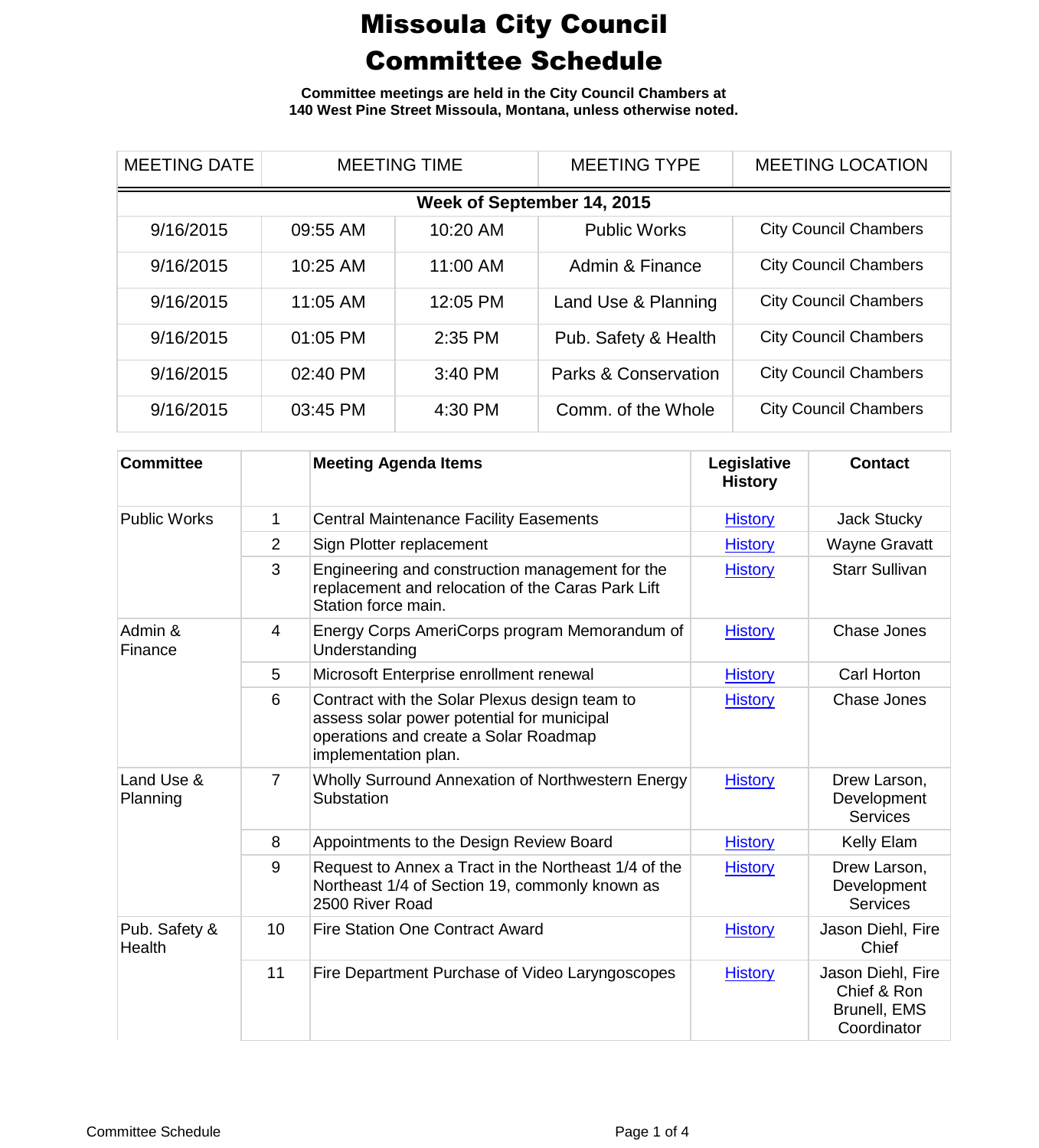**Committee meetings are held in the City Council Chambers at 140 West Pine Street Missoula, Montana, unless otherwise noted.**

|                         | 12 <sup>2</sup> | Missoula County Public Schools - School Resource<br><b>Officers Agreement</b>          | <b>History</b> | Chief Mike Brady                         |
|-------------------------|-----------------|----------------------------------------------------------------------------------------|----------------|------------------------------------------|
|                         | 13              | Domestic and sexual violence prevention update                                         | <b>History</b> | <b>Kelly McGuire</b>                     |
|                         | 14              | Confirmation of Police Officers John (Eric) Weber<br>and Jesse Potter                  | <b>History</b> | Chief Mike Brady                         |
|                         | 15              | Montana Dept. of Transportation STEP Grant Award                                       | <b>History</b> | Scott Hoffman,<br><b>Assistant Chief</b> |
|                         | 16              | Montana Dept. of Transportation STEP Grant<br>Liaison Award                            | <b>History</b> | Scott Hoffman,<br><b>Assistant Chief</b> |
|                         | 17              | Missoula County Public Schools - Community<br>Resource Officer (CRO) Agreement         | <b>History</b> | Chief Mike Brady                         |
|                         | 18              | Missoula County Public Schools - Safety & Security<br><b>Support Officer Agreement</b> | <b>History</b> | Chief Mike Brady                         |
| Parks &<br>Conservation | 19              | <b>Parkland Encroachments</b>                                                          | <b>History</b> | Elizabeth Erickson                       |
| Comm. of the<br>Whole   | 20              | <b>Mountain Water Acquisition Update</b>                                               | <b>History</b> | Bryan von<br>Lossberg                    |
|                         | 21              | Tongue River Railroad draft environmental impact<br>study                              | <b>History</b> | Jordan Hess                              |
|                         |                 |                                                                                        |                |                                          |

*The following items have been referred to City Council committees, but the committees will not discuss them in the coming week:*

| <b>Committee</b>        |                | <b>Held Meeting Agenda Items</b>                                                                             | Legislative<br><b>History</b> | <b>Contact</b> |
|-------------------------|----------------|--------------------------------------------------------------------------------------------------------------|-------------------------------|----------------|
| Admin &<br>Finance      | 1              | Journal vouchers                                                                                             | <b>History</b>                | Leigh Griffing |
|                         | 2              | Budget transfers.                                                                                            | <b>History</b>                | Leigh Griffing |
|                         | 3              | Contract for the HOME Investment Partnership<br>Program                                                      | <b>History</b>                | Nancy Harte    |
|                         | $\overline{4}$ | Pooled special sidewalk, curb, gutter and alley<br>approach bonds (approximately \$542,000), Series<br>2015. | <b>History</b>                | Leigh Griffing |
|                         | 5              | <b>Reimbursement Resolution</b>                                                                              | <b>History</b>                | Leigh Griffing |
|                         | 6              | FY2016 Capital Improvement Program Budget                                                                    | <b>History</b>                | Leigh Griffing |
| Parks &<br>Conservation | 7              | Council appointment to the Energy & Climate Team                                                             | <b>History</b>                | Kelly Elam     |
|                         | 8              | Urban Forest Management Plan Update                                                                          | <b>History</b>                | Chris Boza     |
| Comm. of the<br>Whole   | 9              | Update from Missoula Economic Partnership, Jen<br>Ewan                                                       | <b>History</b>                | Marilyn Marler |
|                         | 10             | Updates from Council representatives on the Health                                                           | <b>History</b>                | Marilyn Marler |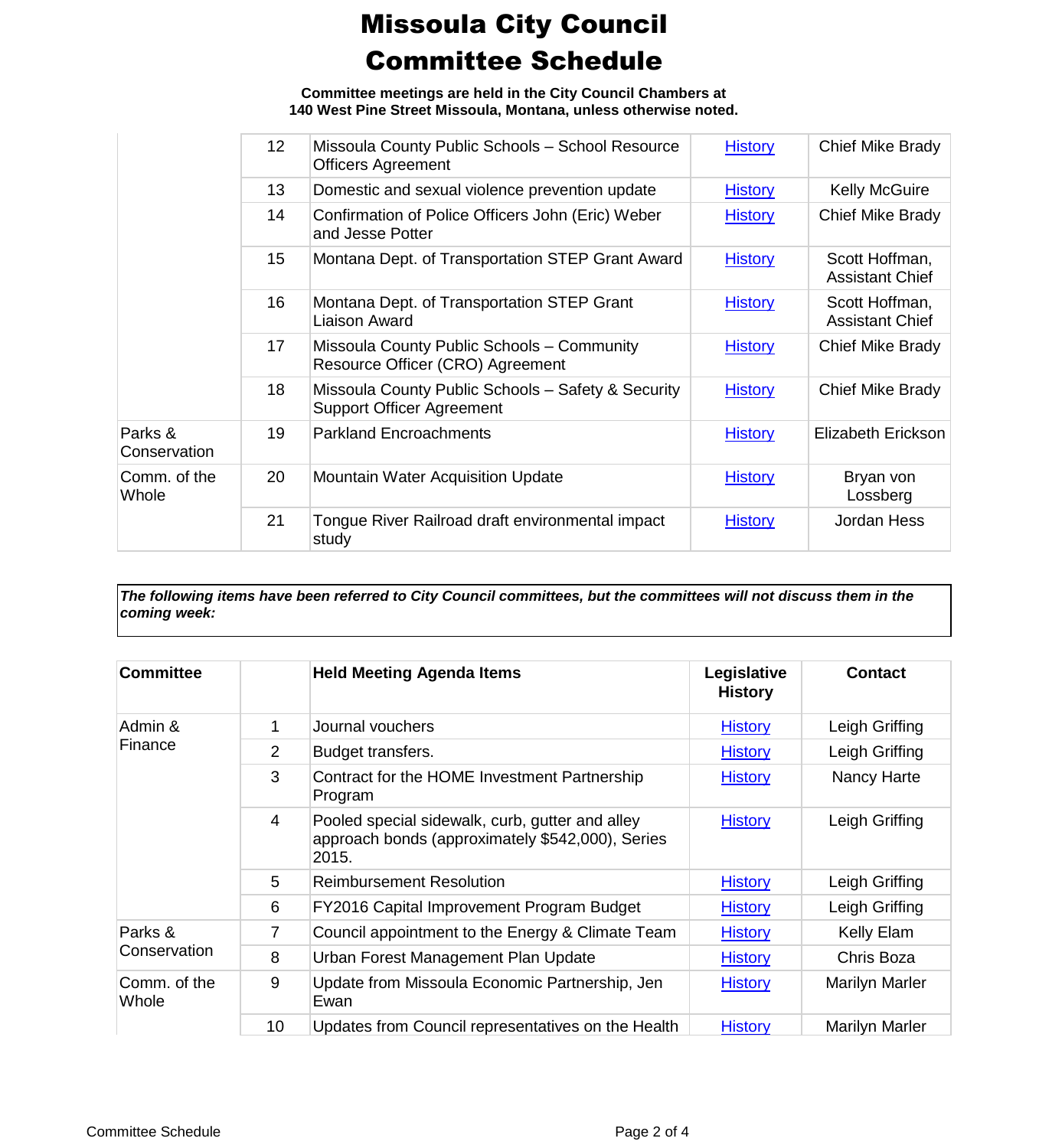**Committee meetings are held in the City Council Chambers at 140 West Pine Street Missoula, Montana, unless otherwise noted.**

|                        |    | Board, Community Forum, Transportation Policy<br>Coordinating Committee, other boards and<br>commissions as necessary. (Ongoing) |                |                                                                    |
|------------------------|----|----------------------------------------------------------------------------------------------------------------------------------|----------------|--------------------------------------------------------------------|
|                        | 11 | Update from Missoula Economic Partnership<br>President/CEO James Grunke                                                          | <b>History</b> | <b>Marilyn Marler</b>                                              |
|                        | 12 | <b>Broadband RFP</b>                                                                                                             | <b>History</b> | Bryan von Lossberg                                                 |
|                        | 13 | Bi-annual meeting with the Chamber of Commerce                                                                                   | <b>History</b> | Marilyn Marler                                                     |
|                        | 14 | Community Based Organizations in the Budget<br><b>Process</b>                                                                    | <b>History</b> | <b>Marilyn Marler</b>                                              |
|                        | 15 | Review membership in Alliance for Innovation                                                                                     | <b>History</b> | Marty Rehbein, City<br><b>Clerk</b>                                |
|                        | 16 | Missoula Downtown Master Plan Implementation<br><b>Committee Update</b>                                                          | <b>History</b> | Bryan von Lossberg                                                 |
| Land Use &<br>Planning | 17 | Annexation, (see separate list at City Clerk's Office<br>for pending annexations) (Ongoing in committee)                         | <b>History</b> | Marty Rehbein                                                      |
|                        | 18 | Discussion of City planning issues with members of<br>the Planning Board.                                                        | <b>History</b> | Jason Wiener                                                       |
|                        | 19 | Adopt new floodplain ordinance                                                                                                   | <b>History</b> | Gregg Wood                                                         |
|                        | 20 | Adopt broadband standards for the City of Missoula                                                                               | <b>History</b> | Brian von Lossberg                                                 |
|                        | 21 | Conditional Use request for 1610 Russell St.                                                                                     | <b>History</b> | <b>Ben Brewer</b>                                                  |
|                        | 22 | <b>Commercial Design Standards</b>                                                                                               | <b>History</b> | Jason Wiener                                                       |
|                        | 23 | Council appointment to the Planning Board                                                                                        | <b>History</b> | Kelly Elam                                                         |
| Pub. Safety &          | 24 | <b>Review Fireworks Ban Enforcement</b>                                                                                          | <b>History</b> |                                                                    |
| Health                 | 25 | Background Checks on Gun Sales and Transfers                                                                                     | <b>History</b> | Bryan von<br>Lossberg, Marilyn<br>Marler & Emily<br><b>Bentley</b> |
|                        | 26 | Fire Department update.                                                                                                          | <b>History</b> | Jason Diehl                                                        |
|                        | 27 | Safety aspects of management of the urban deer<br>population in the city of Missoula.                                            | <b>History</b> | Dick Haines, Jon<br><b>Wilkins</b>                                 |
|                        | 28 | Discussion with Crime Victim Advocate Office.                                                                                    | <b>History</b> | Jon Wilkins                                                        |
|                        | 29 | Air quality issues related to railroad operations in<br>and through Missoula.                                                    | <b>History</b> | Dave Strohmaier                                                    |
|                        | 30 | Review referrals held in committee for removal                                                                                   | <b>History</b> | Marty Rehbein                                                      |
|                        | 31 | Police Department update.                                                                                                        | <b>History</b> | Mike Brady                                                         |
|                        | 32 | Update Chapter 10. 20 pertaining to electronic<br>device use while operating a vehicle or bicycle (the<br>cell phone ordinance). | <b>History</b> | Jordan Hess                                                        |
|                        | 33 | Health Department update.                                                                                                        | <b>History</b> | Ellen Leahy                                                        |
| <b>Public Works</b>    | 34 | Joint Trenching Agreement between utilities and City                                                                             | <b>History</b> | Caitlin Copple &                                                   |